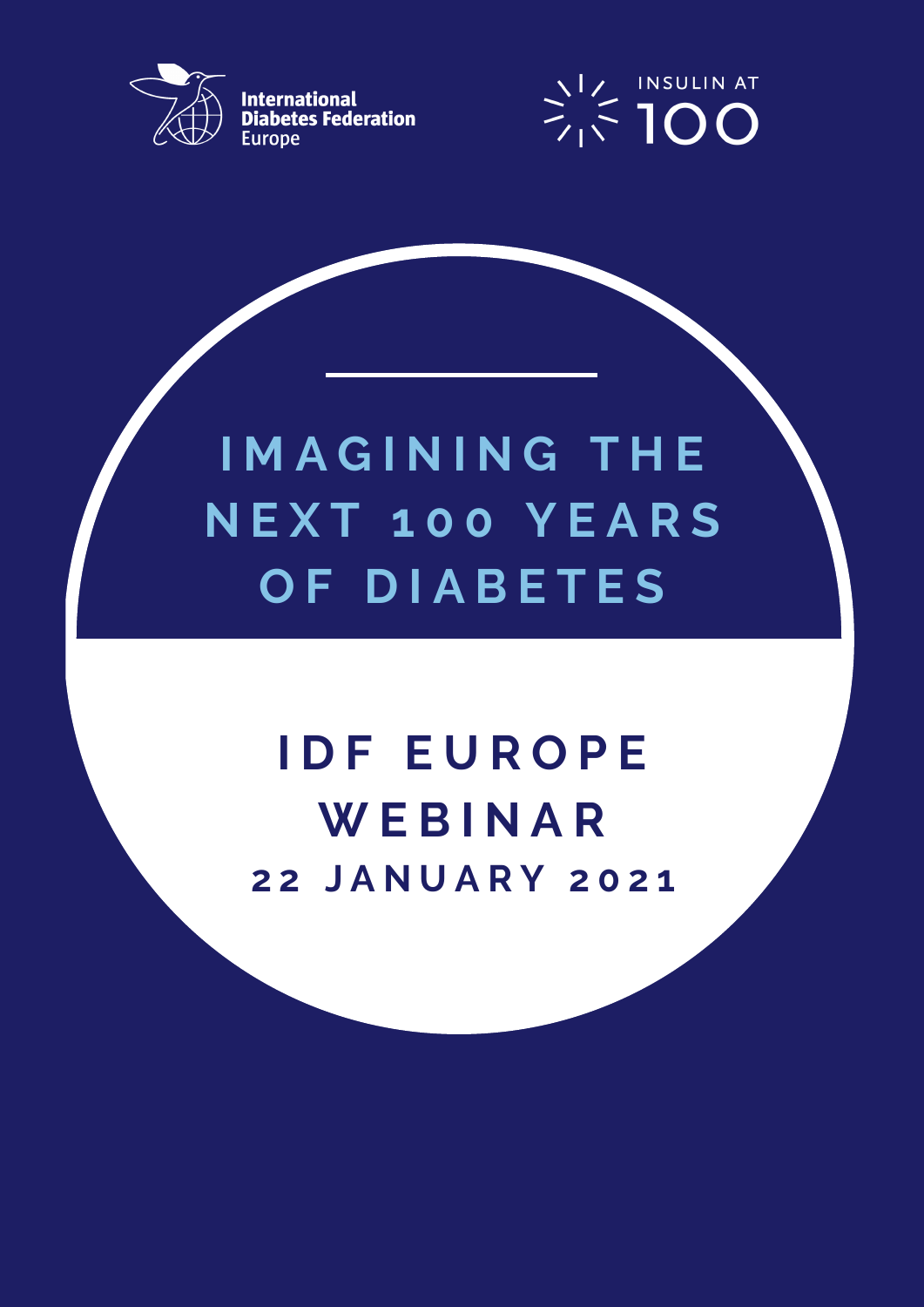



### **I N T R O D U C T I O N**

#### **P A G E 1**

Insulin was discovered one hundred years ago by Sir Frederick G. Banting. Insulin has since saved millions of lives and is considered to be one of the greatest medical achievements of all time. Without insulin, people living with Type 1 diabetes will die and people with Type 2 diabetes on insulin therapy will develop life-threatening complications.

Banting sold the patent of insulin for one Canadian dollar to the University of Toronto; he wanted it to be accessible for free to everyone. Today, we still believe that insulin should be accessible to everybody, but the reality is quite different: one hundred years after its discovery, access to insulin and associated supplies and technologies, as well as access to many other diabetes medicines and tools, still remains inaccessible to some, and great inequalities persist across the world and within individual countries.

We need to make sure that insulin and other diabetes medicines are available for everyone who needs them. This is why the centenary of the discovery of insulin is an important milestone: it does not just represent a chance to celebrate past medical achievements, but most importantly, it is a reminder that we all have to join forces to ensure that each person living with diabetes receives the treatment and medications that s/he needs.

To raise awareness of this Centenary and of the rights of all people with diabetes to live a long and healthy life, IDF Europe hosted a webinar, "Imagining the next 100 years of diabetes" to celebrate the progress made over the past 100 years, look at possible future solutions for the next 100 years, and call on governments across Europe to promote better access to diabetes care and support further research and innovation. This marks the beginning of a three-year campaign which will seek to improve access to all required medicines, technologies, supplies and tools for all people living with diabetes.

#### **O P E N I N G R E M A R K S**

After a brief introduction, Bastian Hauck, the webinar's moderator, gave the floor to Prof. **Andrew [Boulton](https://www.idf.org/index.php?option=com_attachments&task=download&id=2328:Prof)**, International Diabetes Federation President. In his opening remarks, Prof Boulton gave a brief overview of the role played by European scientists leading to the discovery of insulin, such as Claude Bernard (who first brought up the hypothesis that pancreatectomy would lead to diabetes), Oskar Minkowski (who successfully demonstrated that pancreatectomy leads to diabetes) and Nicolae Paulescu (who developed pancreine, a pancreatic extract containing insulin). A special mention went to RD Lawrence, International Diabetes Federation's first President, who was one of the first people to receive insulin in England and lived a long life thanks to this landmark discovery.

Most importantly, Prof Boulton underlined that the centenary of insulin is a unique opportunity to promote access to insulin and diabetes care across Europe. A fundamental part of IDF and IDF Europe's advocacy programmes is to ensure that every person living with diabetes has access not only to insulin, but also to all the equipment needed to achieve optimal health outcomes and quality of life.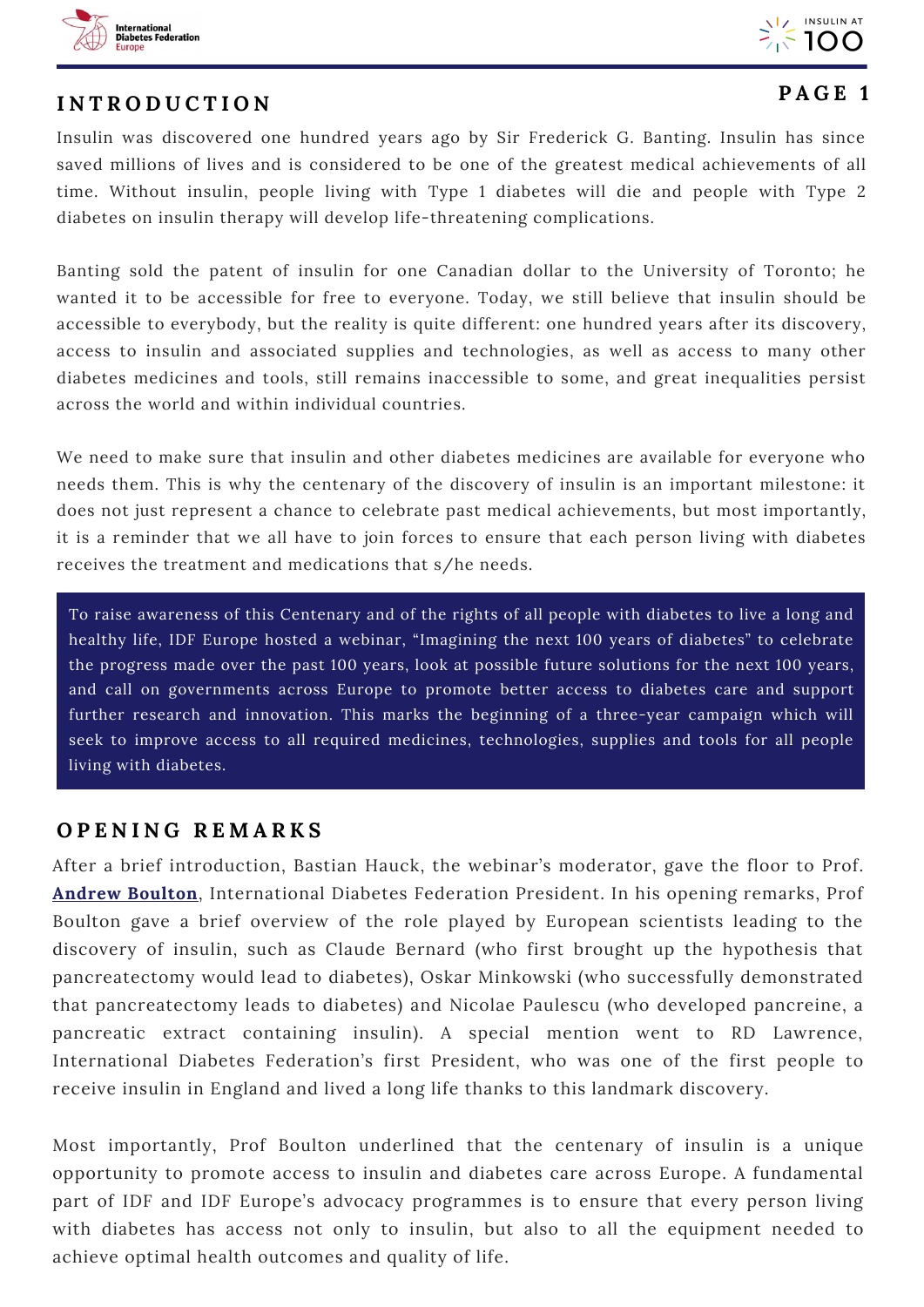



Dr **[Niti](https://www.idf.org/index.php?option=com_attachments&task=download&id=2329:Dr) Pall,** IDF Europe Chair, added that access to innovation is not equitable, and that many regions of Europe still do not get access to medicines and new technologies.

As an umbrella organisation of 70 Member Associations across Europe, IDF Europe aims to represent the voice of people living with diabetes. Dr Pall explained that the most exciting development over the last few years has been the engagement of people with diabetes in driving their own care and being at the forefront of innovation in treatments and care. "Collaborating with people living with diabetes is going to be key in delivering care, access, advocacy, new treatments and new therapies in the future", she said.

## VIDEO TESTIMONIALS FROM PEOPLE LIVING WITH **D I A B E T E S A C R O S S E U R O P E :**

The webinar kicked off with video testimonials from people living with diabetes across Europe who shared their experiences, hopes, and dreams for the future. Click on the boxes to watch the videos!

| Alexandra Costa, from Portugal, talked about how<br>technology helped her prepare for her pregnancy<br>and the importance of technological advances in<br>diabetes treatment. | Alojz Rudolf, from Slovenia, explained how access<br>to new glucose monitoring systems made his<br>diabetes easier to deal with and his life more<br>enjoyable. |
|-------------------------------------------------------------------------------------------------------------------------------------------------------------------------------|-----------------------------------------------------------------------------------------------------------------------------------------------------------------|
| Zarina Bikmullina, from Russia, explained the                                                                                                                                 |                                                                                                                                                                 |
| challenges people living with diabetes have to<br>face every day, such as economic difficulties,<br>unemployment and exclusion from<br>social<br>activities.                  | Maartje Roskams, from Belgium, stated that is<br>possible to live with diabetes and engage into<br>high intensity sports.                                       |
|                                                                                                                                                                               |                                                                                                                                                                 |
| Maria Tsarikova, from Russia, called on society<br>and politicians to guarantee better access to<br>diabetes care in her country.                                             | <u>Ken Tait</u> , from the UK, talked about the stigma<br>that surrounds people with Type 2 and asked for<br>more inclusivity in the diabetes world.            |

## THE DISCOVERY OF INSULIN: THE FIRST STEP ON A **J O U R N E Y O F I N N O V A T I O N S**

Dr **[Konstantinos](https://www.idf.org/index.php?option=com_attachments&task=download&id=2359:Prof) Makrilakis**, IDF Europe Board Member from Greece, presented the steps that led to the discovery of insulin from ancient Egypt, 3,500 years ago, when diabetes was treated with a mixture of "water from the bird pond," elderberry, fibers from the asit plant, milk, beer, cucumber flower, and green dates, through to the extraction of the secretion of the pancreas from dogs, and the first successful injection of insulin into a human being in January 1922.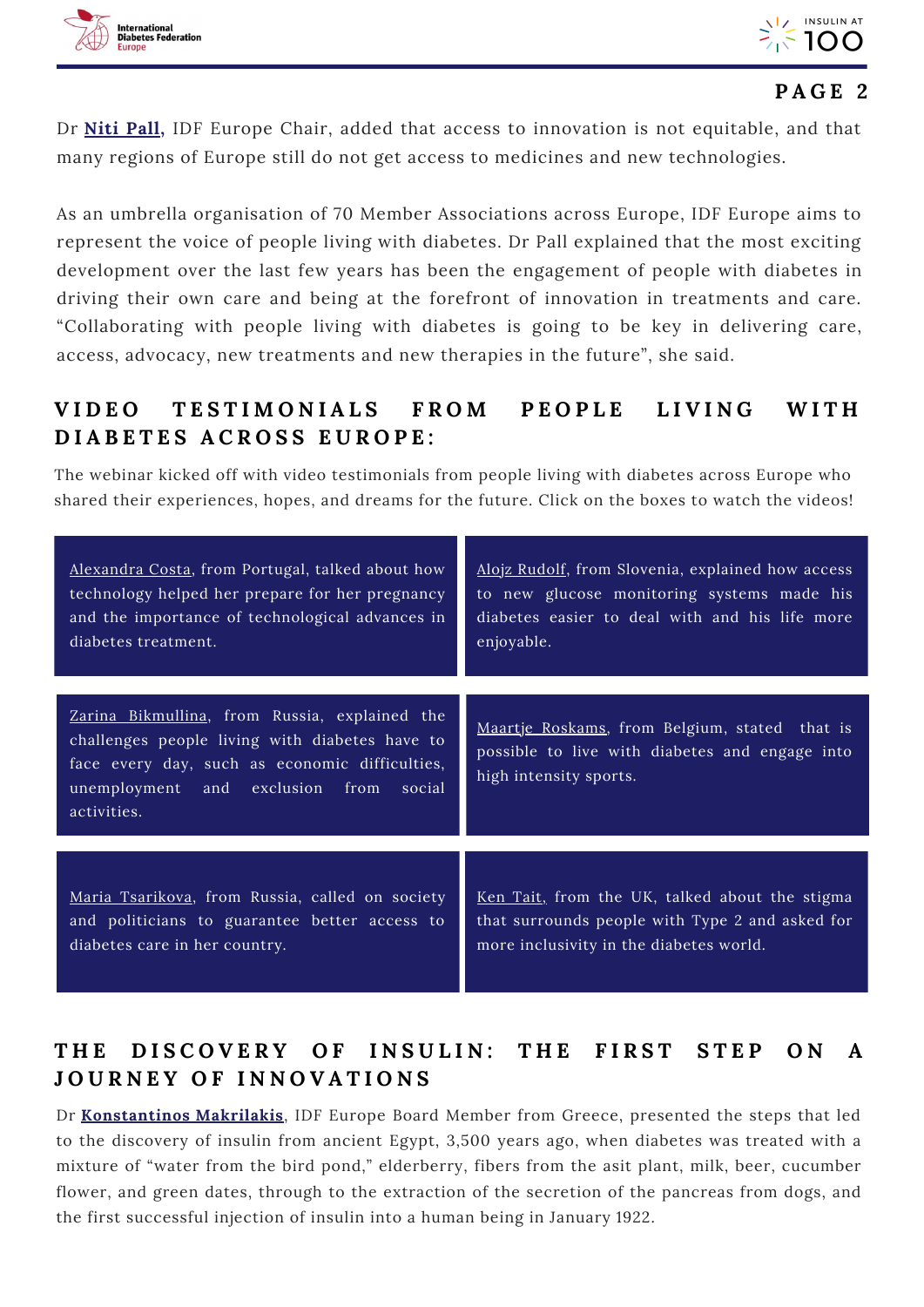



Over the last few years, many new medicines were launched, which greatly decreased the burden of diabetes. Technology has also improved tremendously, leading to much better and easier management of diabetes. In his conclusion, Dr Makrilakis shared his hope that "we will not need another 100 years for the ultimate prevention and the definitive treatment of diabetes".

#### WHAT THE FUTURE HOLDS - 100 YEARS FROM NOW

Bastian Hauck introduced five speakers who touched upon promising innovations in diabetes care.

**Markku [Saraheimo](https://www.idf.org/index.php?option=com_attachments&task=download&id=2331:Dr)**, from the Helsinki City Hospital, University of Helsinki, focused on the various approaches to prevent Type 1 diabetes or halt the progression of the destruction of insulinproducing cells. He presented some projects/trials from [INNODIA](https://www.innodia.eu/) (Meld-ATG; Ver-A-T1D; IMPACT; Iscalimab) which are paving the way to discover options to prevent diabetes or to reverse the process so that insulin is not needed anymore.

**Eelco de [Koning](https://www.idf.org/index.php?option=com_attachments&task=download&id=2326:Eeclo-de-Koning-2021-01-Bio-IDF-Seminar)**, Professor of diabetology at Leiden University Medical Centre in the Netherlands, focused on beta cell replacement, which he considers to be the only treatment that can completely normalise glucose levels in the blood without any risk of hypoglycaemia. He presented the three key issues to protect the beta cells, which he called "The Three Musketeers for beta-cell health": prevention, protection, and regeneration or replacement once many beta cells are destroyed. According to Professor de Koning, cell replacement therapy is the only real solution for people with islet failure.

Similarly, **[Henrik](https://www.idf.org/index.php?option=com_attachments&task=download&id=2327:CV_2021_Henrik-Semb) Semb**, from the University of Copenhagen, Denmark, talked about pluripotent stem cells, which have the capacity to differentiate into all our different cell types in our body, including insulin-producing beta cells. He showed how stem cell-based therapy could help in managing Type 1 diabetes, but he also highlighted some key challenges, including immunogenicity, the potential for tumours to develop and the efficacy and functionality of the cell product. Dr Semb said that in 10 years we could demonstrate that we can do with pluripotent stem cells exactly the same thing as we do with islet transplantation.

**Tadej [Battelino](https://www.idf.org/index.php?option=com_attachments&task=download&id=2324:Tadej-Batellino-Short-CV-01-21)**, Professor at University Children's Hospital, Slovenia, focused on the digital side of diabetes care. He talked about sensors and long term implantable devices, some "futuristic" ways of insulin delivery (transdermal and oral insulin) and artificial intelligence. About long-term implantable devices, he explained that these are chromatography devices that are miniaturised on a chip and can transmit data and measure multiple things at the same time, like ketone bodies and glucose. He then described some ongoing clinical studies focused on new ways of delivering insulin - transdermally or orally. More than a year ago, the Lancet published the results of a clinical trial demonstrating that oral insulin can be effective; there are, however, several caveats at the moment that precludes it from being commercialised. Talking about artificial intelligence, Professor Battelino highlighted similarities between diabetologists and computers, and how artificial intelligence will help reduce the burden of the condition for people living with diabetes.

**Sufyan [Hussain](https://www.idf.org/index.php?option=com_attachments&task=download&id=2332:Sufyan-Hussain-Bio)**, from St. Thomas Hospital, King's College, UK, focused on specific diabetes technologies and addressed the conditions required to promote access and the active engagement of people living with diabetes.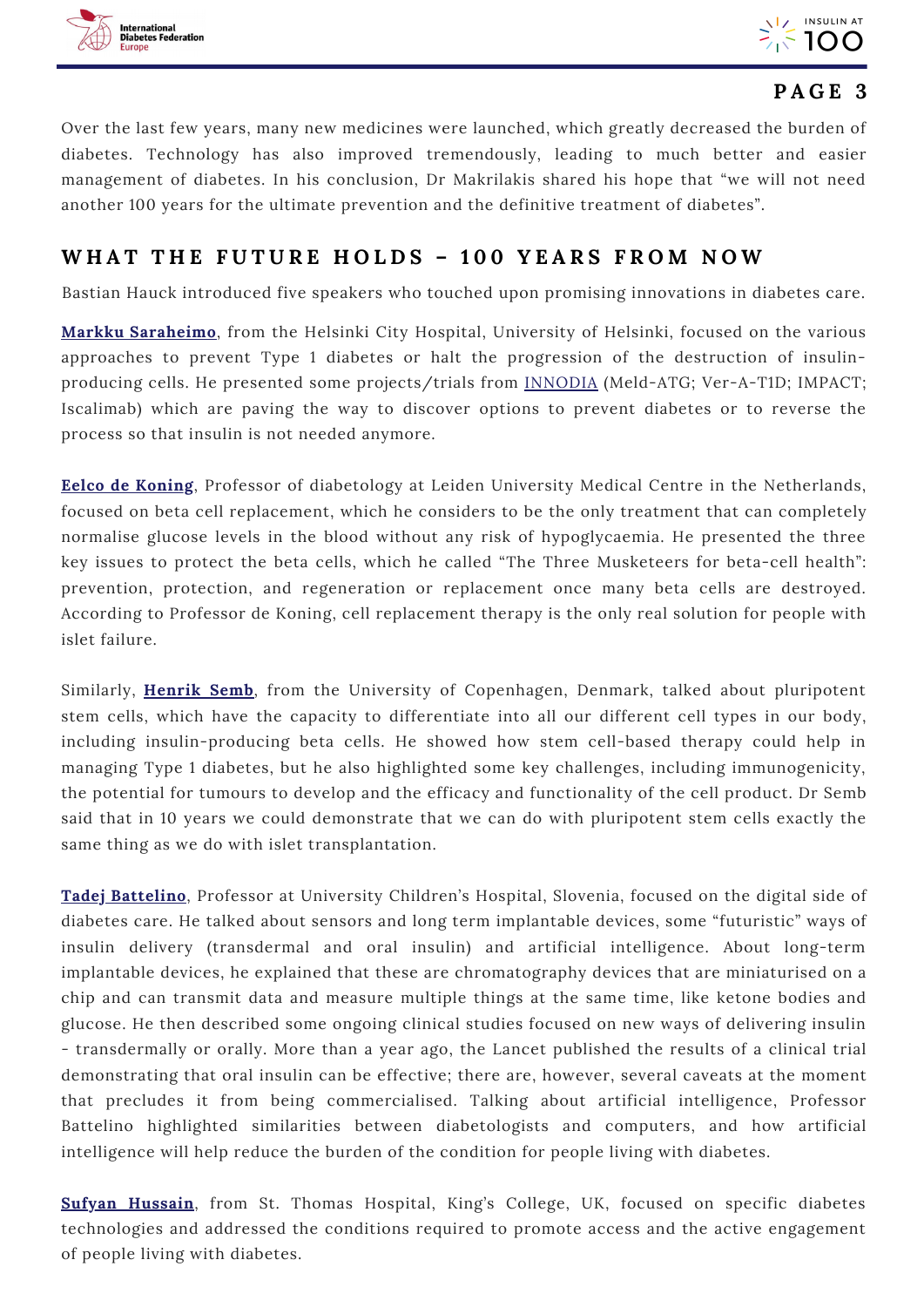



He talked about future developments in the artificial pancreas, including dual hormone systems, and about the importance of promoting access and digital literacy about smartpens, non-invasive glucose monitoring options and phone-based dosing advisors. Dr Hussain also pointed out that "diabetes is an example of driving care through communities that are built up online"; they can provide people living in different parts of the world with new, savvy ways of managing their condition. The driver for this recent development has been the need to improve their knowledge about diabetes and for peer support, and the necessity to empower more individuals to self manage. Similarly to what Dr Pall mentioned in her welcoming remarks, Dr Hussain emphasised the role of people living with diabetes in developing new therapies: communities (especially online) can make the difference in improving the delivery of care.

### **Q U E S T I O N S & A N S W E R S**

Cajsa Lindberg, former President of the Swedish Diabetes Association and Mentor of the IDF Europe's Youth Group, YOURAH, moderated the Questions & Answers part of the webinar. Cajsa asked the scientists/panellists to give their perspective on a series of questions on innovations and technologies, that were collated prior to the webinar through social media groups and live during the webinar.

#### **Will there ever be a time where diabetes is not a 24/7 burden? Not cure-wise, but rather having specific treatment that would require the patient's input for only a few minutes per week?**

*Professor Battelino gave a short and honest reply: no. He does not believe there will be a "system" that would enable a person living with diabetes to only have a couple of minutes a week of burden. "I believe in a very gradual development of these automated systems, with a lot of caution. Probably in five years, we will again see a major step forward, perhaps not to the extent that you want", he said.*

#### **Can't we have within the near future a** questions". **treatment to reteach the immune system not to attack the insulin-producing cells, instead of insulin-producing islets?**

*Dr Saraheimo replied that in perhaps 10, 15 years, some of the approaches or trials which are currently going on, combined with antibody studies, may come to fruition.*

#### **Is there a possibility in the future of having an app that checks our blood sugar, takes a picture of the food, and helps us decide how much insulin to take?**

*Professor Battelino answered that some companies are already looking into this.*

#### **What are the implications of diabetes on the alpha cells? Are alpha cells an area of research for the treatment of diabetes?**

*Professor de Koning explained that diabetes is not only characterised by a deficiency (either in an absolute or in a relative terms) of insulin, but there is also too much glucagon (secreted by alpha cells). The beta cells do not suppress glucagon; glucagon plays a major role in glycaemic disease regulation, and there are still a lot of unanswered questions about this. Professor de Koning also pointed out: "During this webinar, we talked about beta cell replacement therapy. But, you know, shouldn't it be islet replacement therapy? What cells should be replaced? There are still many unanswered*

#### **Is there any progress on knowing better why type one diabetes starts?**

*Professor Battelino is not sure that this will happen within the very near future. He explained that it is not something easy to achieve since the human immune system is a very complex system of cells that communicate and teach each other. While many trials on animals were successful, the beta cell biology interventions on humans are extremely difficult and burdensome to people with diabetes. "My admiration to all those that participate continuously in these trials", said Professor Battelino.*